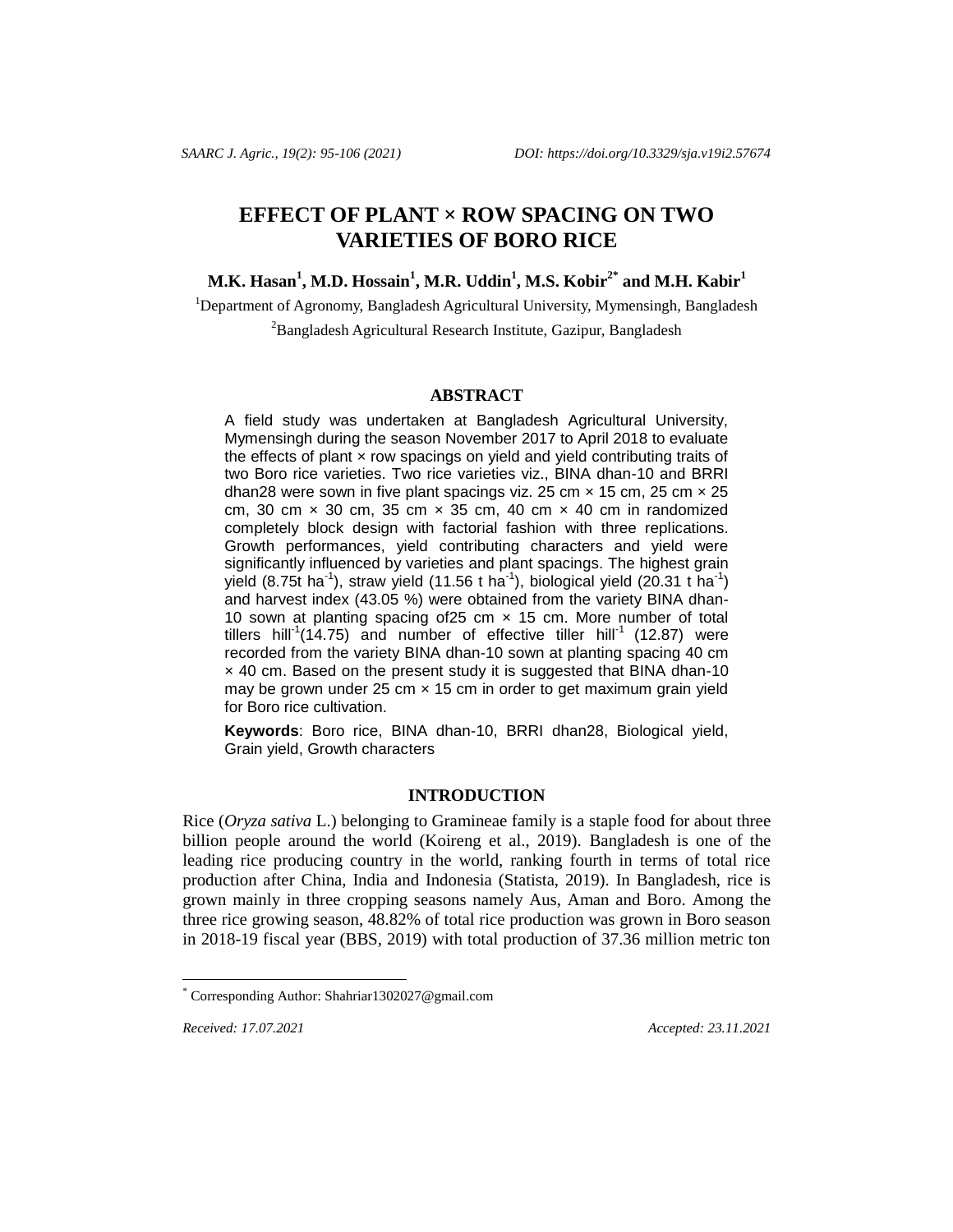from 11.67 million hectares where average rice yield was 3.2 metric ton per hectare (AIS, 2020).While Boro rice is the largest crop in Bangladesh in terms of production i.e. about 20.38 million metric ton Boro rice produced from 4.09 million hectares land with an average yield of 4.15 metric ton per hectare (AIS, 2020). Though being staple food and having favorable agro-climatic condition, its expansion is limited due to shortage of land and to meet the need of increasing population. Therefore, attempts must be taken for vertical expansion of rice cultivation in Bangladesh like high yielding variety and different cultural practices with modern production technology. Keeping in view, the yield of Boro rice can be increased by maintaining proper spacing with high yielding variety.

Facilitating easy inter-cultural operation and efficiently and conveniently herbicide application for weed control is a beneficial part of optimum spacing maintaining in crop production (Koireng et al., 2019). Likewise, for getting maximum light interception, average light utilization efficiency and to maximize light distribution in crop canopy, proper planting geometry is important. These parameters indirectly affect the yield of crops (Hussain et al., 2003). The planting density which is determined by row to row and plant to plant distances has a direct effect on the yield of rice. Furthermore, grain may be reduced in narrow spacing as compared to optimum spacing due to increased competition for nutrient and moisture (Das and Yaduraju, 2011).

Another important factor is rice cultivars which are generally selected for higher grain yields (Kumar et al., 2013). However, success of any crop production depends on using of appropriate and location-specific varieties, additionally improved cultural practices may be taken into consideration. Planting spacing and variety are of lead important (Eissa et al., 1995), but all the genotypes do not perform well in the same planting spacing. Optimum planting spacing vary greatly among climatic conditions, areas, soil and varieties (Darwinkel et al., 1977).

Keeping in view the above facts, the present study was undertaken to find out the effect of different spacing and genotypes on yield of Boro rice and to find out the interactive effects of planting density and genotypes on yield performances of Boro rice, if any.

# **MATERIALS AND METHODS**

The study was conducted at the Field Bangladesh Agricultural University, Mymensingh, during the season 2017-18. The research field is belonged to the agroecological region of the Old Brahmaputra Floodplain (AEZ-9) (BBS, 2019) having sub-tropical monsoon climate featured by heavy rainfall during April-October and scarce rainfall during October- March.

Two rice varieties viz. BINA dhan-10 and BRRI dhan28 were sown in five spacing viz.,  $25 \text{ cm} \times 15 \text{ cm}$ ,  $25 \text{ cm} \times 25 \text{ cm}$ ,  $30 \text{ cm} \times 30 \text{ cm}$ ,  $35 \text{ cm} \times 35 \text{ cm}$ ,  $40 \text{ cm} \times 40 \text{ cm}$ . The experiment was laid out in a randomized completely block design in factorial fashion with three replications. The size of the plot was  $4.0 \text{ m} \times 2.5 \text{ m}$ .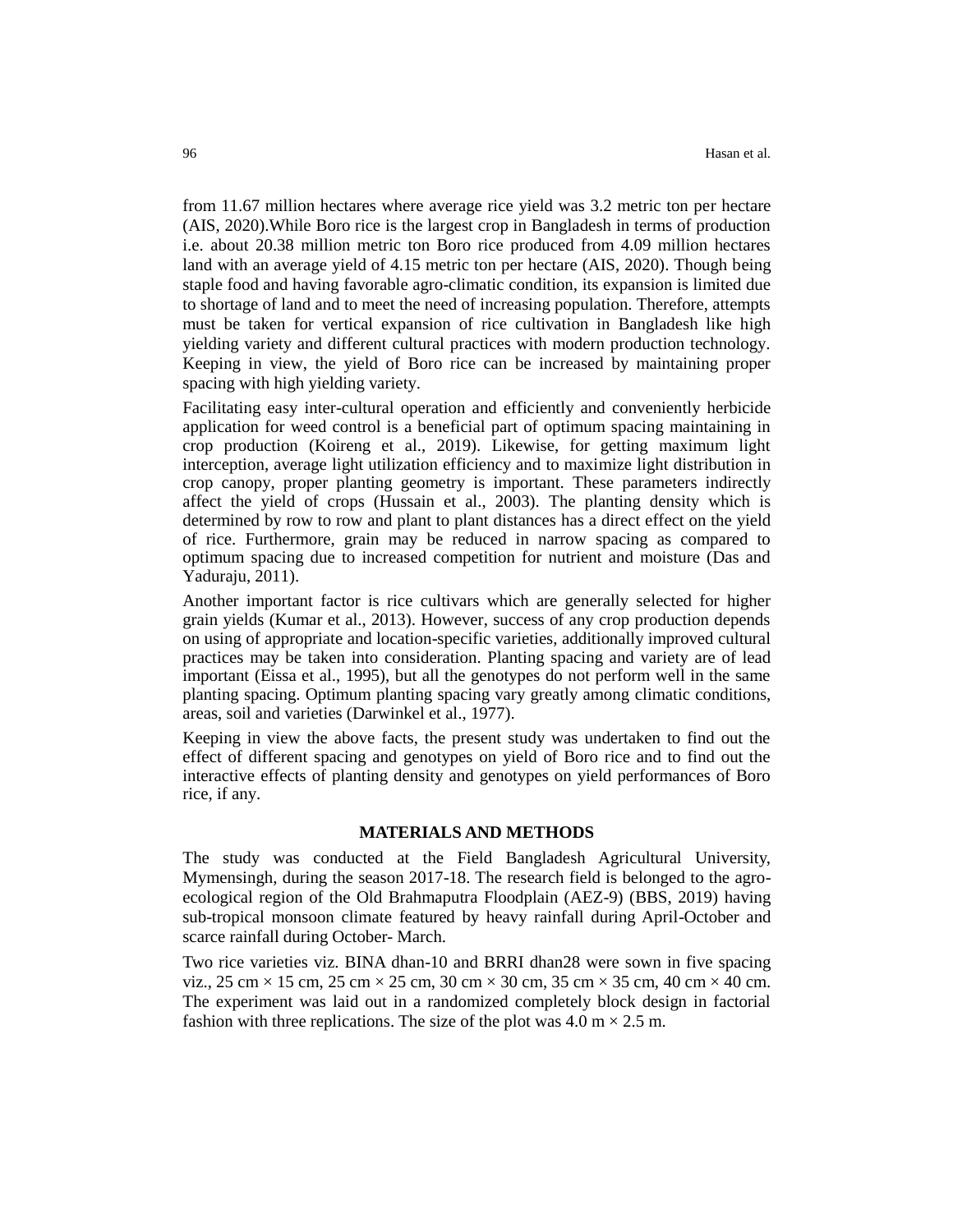Seeds of both varieties were separately immersed in a bucket of water for 24 hours. Thereafter, the sprouted seeds of different varieties were sown uniformly on wellprepared nurseries on 15 December, 2017. The experimental land was prepared with the help of tractor drawn plough. The land was puddled thoroughly by ploughing and cross ploughing. The lands were finally prepared, and the plots were laid out on 12 January, 2018.The experimental plots were fertilized with urea, triple super phosphate (TSP) muriate of potash (MOP), gypsum and zinc Sulphate as per recommendation prescribed for those varieties (Table1).

| Variety      | Urea<br>$(kg ha^{-1})$ | TSP<br>$(kg ha^{-1})$ | MoP<br>$(kg ha^{-1})$ | Gypsum (kg)<br>$ha^{-1}$ | Zinc sulphate<br>$(kg ha^{-1})$ |
|--------------|------------------------|-----------------------|-----------------------|--------------------------|---------------------------------|
| BINA dhan-10 | 160                    | 130                   | 60                    | 85                       |                                 |
| BRRI dhan28  | 150                    | 100                   | 70                    | 60                       |                                 |

Table 1. Fertilizer doses for different rice varieties (BINA, 2021; BRRI, 2021)

Seedlings of both varieties were transplanted on 15 January, 2018 maintaining five spacings as per treatment. Different intercultural operations like gap filling, weeding, irrigation and drainage were done when needed. Harvesting was done on proper harvest maturity. An area of one  $m^2$  was selected in the middle portion of each plot to record the yield of grain and straw. The yield of grains was adjusted at 14% moisture content and converted to ton per hectare.

Five hills in each plot were tagged for recording data on plant height (cm), no. of total tiller per hill, total dry weight per hill in 30 days after transplanting (DAT), 50 DAT and in 70 DAT. At harvest, data on plant height, number of effective tillers hill<sup>-1</sup>, panicle length, number of grains per panicle, number of sterile spikelet panicle<sup>-1</sup>, 1000-grain weight, grain yield (t ha<sup>-1</sup>), straw yield (t ha<sup>-1</sup>) were collected and then biological yield  $(t \text{ ha}^{-1})$  was calculated. Analysis of variance was done by a statistical software M-STATC and mean separation was done by Duncan's Multiple Range Test Gomez and Gomez, 1984. Correlation-co-efficient and regression equation was measured by using Microsoft excel program.

# **RESULTS AND DISCUSSION**

#### **Effect on growth parameters**

The highest plant height 32.18 cm, 55.01 cm and 80.37 cm was found by BINA dhan-10 at 30 DAT, 50 DAT and 70 DAT, respectively. The lowest plant height 30.06 cm, 52.11 cm and 77.48 cm was found by BRRI dhan28 at 30 DAT, 50 DAT and 70 DAT, respectively. The highest plant height 33.96 cm, 56.54 cm and 84.84 cm was found by spacing 25 cm  $\times$  15 cm at 30 DAT, 50 DAT and 70 DAT, respectively. The lowest plant height 29.02 cm, 49.39 cm and 73.54 cm was found by spacing 40 cm X 40 cm at 30 DAT, 50 DAT and 70 DAT, respectively. Interaction between variety and planting geometry showed non-significant variation for plant height (Fig. 1).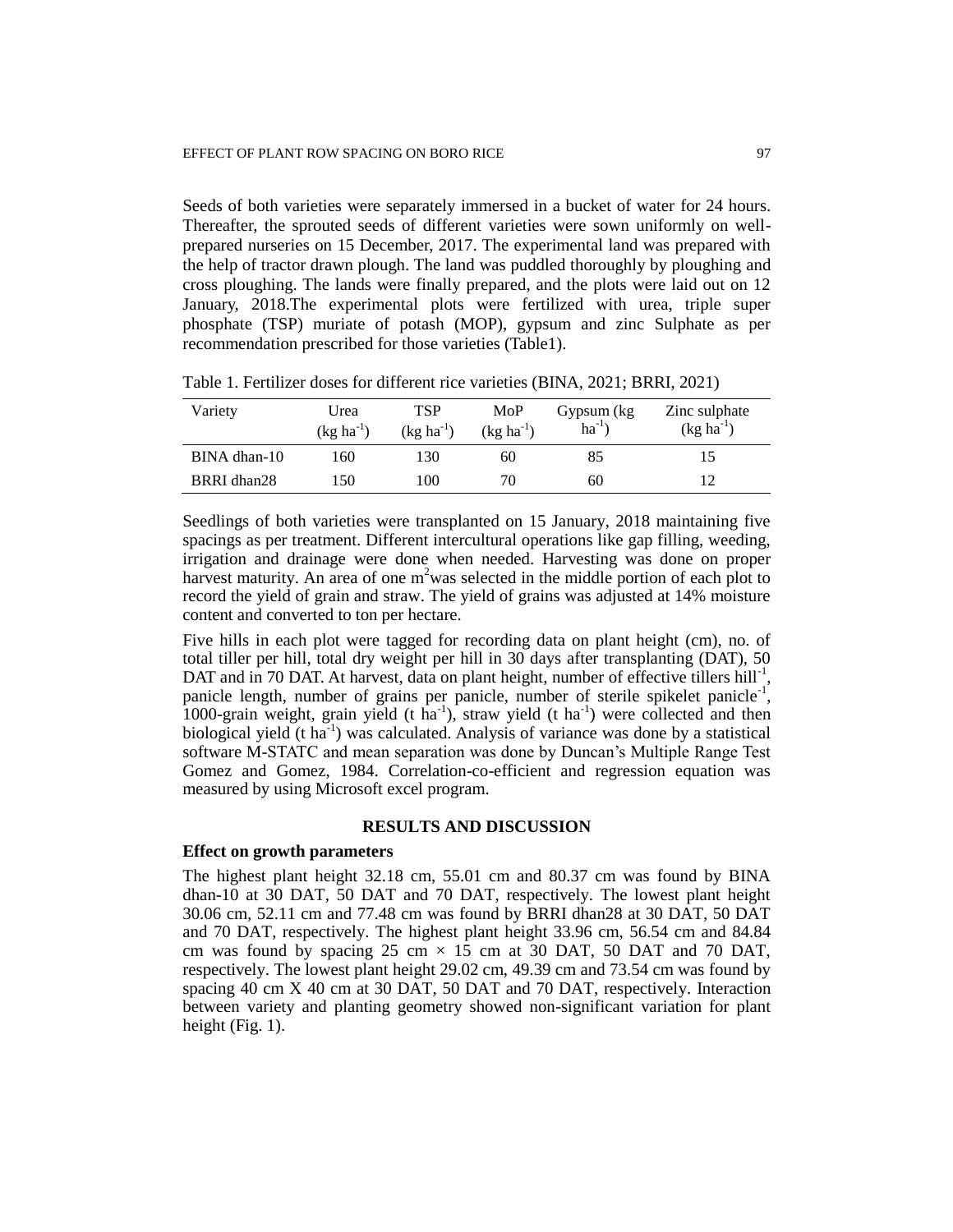



 $(V_1 = BRRI \text{ dhan28}, V_2 = BINA \text{ dhan-10}, S_1 = 25 \text{ cm} \times 15 \text{ cm}, S_2 = 25 \text{ cm} \times 25 \text{ cm},$  $S_3 = 30$ cm x 30cm,  $S_4 = 35$ cm x 35cm,  $S_5 = 40$ cm x 40cm)





 $(V_1 = BRRI \text{ dhan28}, V_2 = BINA \text{ dhan-10}, S_1 = 25 \text{ cm} \times 15 \text{ cm}, S_2 = 25 \text{ cm} \times 25 \text{ cm},$  $S_3 = 30$ cm x 30cm,  $S_4 = 35$ cm x 35cm,  $S_5 = 40$ cm x 40cm)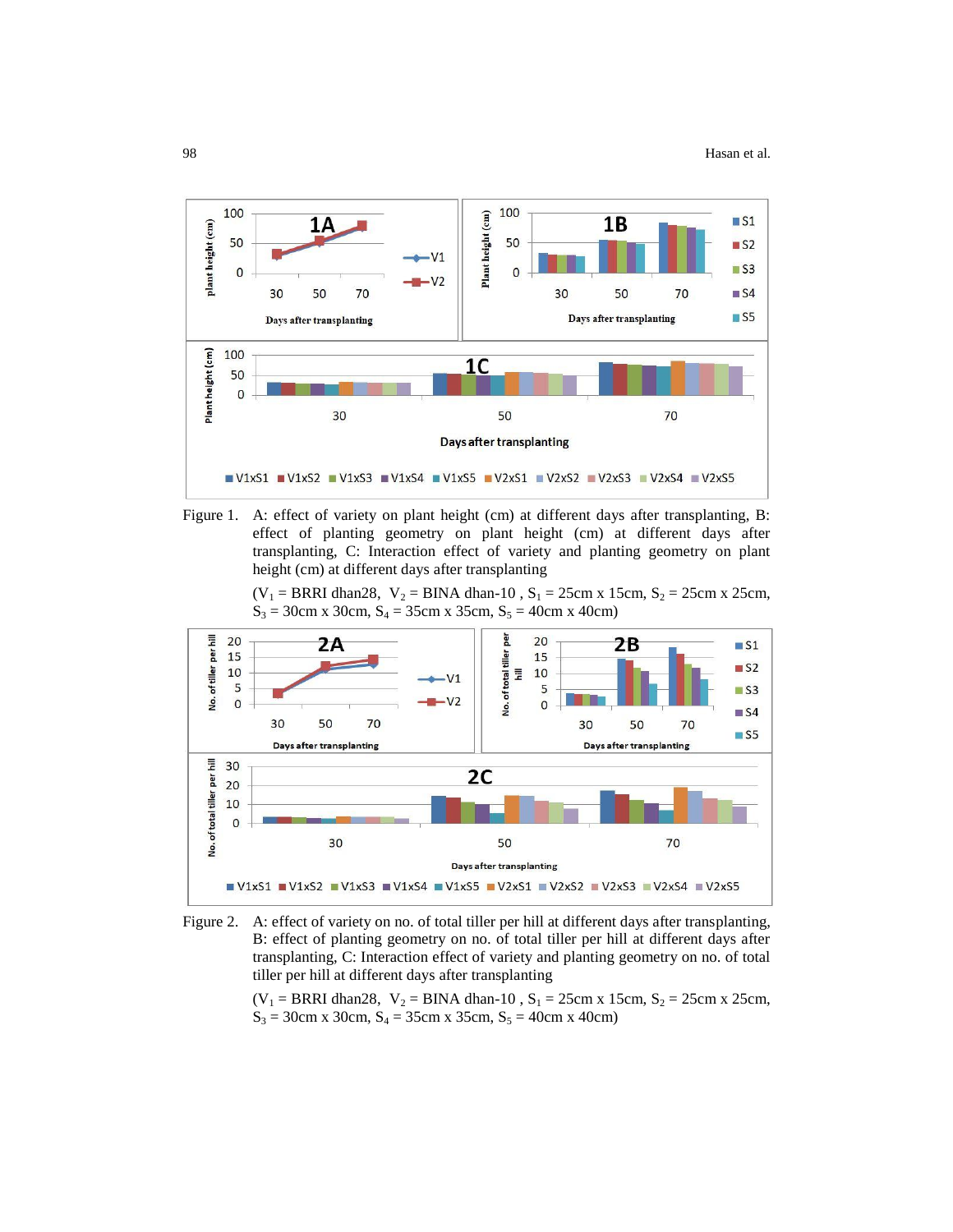The highest no. of total tiller per hill 3.58, 12.25 and 14.42 was found by BINA dhan-10 at 30 DAT, 50 DAT and 70 DAT, respectively. The lowest no. of total tiller per hill 3.43, 11.24 and 12.84 was found by BRRI dhan28 at 30 DAT, 50 DAT and 70 DAT, respectively. The highest no. of total tiller per hill 3.87, 14.88 and 18.50 was found by spacing  $40 \text{ cm} \times 40 \text{ cm}$  at 30 DAT, 50 DAT and 70 DAT, respectively. The lowest no. of total tiller per hill 3.00, 6.90 and 8.29 was found by spacing 25 cm $\times$ 15 cm at 30 DAT, 50 DAT and 70 DAT, respectively. The highest no. of total tiller per hill 4.00, 15.00 and 19.38 was found by interaction effect of BINA dhan-10 and 40 cm  $\times$  40 cm spacing at 30 DAT, 50 DAT and 70 DAT, respectively. The lowest no. of total tiller per hill 3.00, 5.67 and 7.25 was found by interaction effect of BRRI dhan28 and 25 cm  $\times$  15 cm spacing at 30 DAT, 50 DAT and 70 DAT, respectively (Fig. 2).

The highest total dry weight per hill 0.680, 6.20 and 11.11 was found by BINA dhan-10 at 30 DAT, 50 DAT and 70 DAT, respectively. The lowest total dry weight per hill 0.617, 5.83 and 10.35 was found by BRRI dhan28 at 30 DAT, 50 DAT and 70 DAT, respectively. The highest total dry weight per hill 0.752, 7.75 and 12.73 was found by spacing 40 cm  $\times$  40 cm at 30 DAT, 50 DAT and 70 DAT, respectively. The lowest total dry weight per hill 0.515, 4.57 and 8.92 was found by spacing 25 cm X 15 cm at 30 DAT, 50 DAT and 70 DAT, respectively. The highest total dry weight per hill 0.780, 7.90 and 13.43 was found by interaction effect of BINA dhan-10 and 40 cm  $\times$  40 cm spacing at 30 DAT, 50 DAT and 70 DAT, respectively. The lowest total dry weight per hill 0.510, 4.20 and 8.70 was found by interaction effect of BRRI dhan28 and 25 cm  $\times$  15 cm spacing at 30 DAT, 50 DAT and 70 DAT, respectively (Fig. 3).





 $(V_1 = BRRI \text{ dhan28}, V_2 = BINA \text{ dhan-10}, S_1 = 25 \text{ cm} \times 15 \text{ cm}, S_2 = 25 \text{ cm} \times 25 \text{ cm}, S_3 = 25 \text{ cm} \times 25 \text{ cm}$ 30cm x 30cm,  $S_4 = 35$ cm x 35cm,  $S_5 = 40$ cm x 40cm)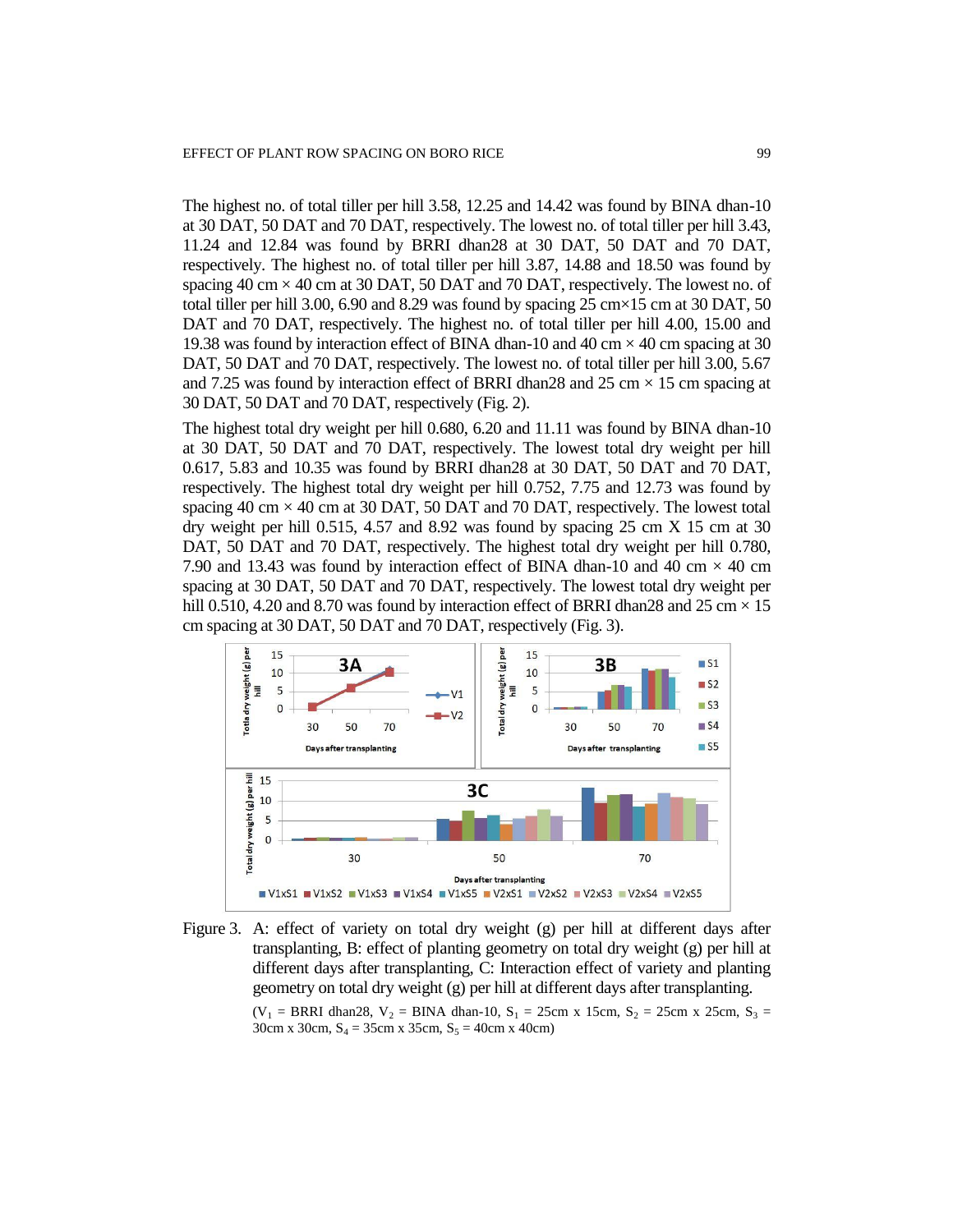Several researchers have mentioned that different varieties have different caliber to show its potentiality in regards to plant height, total number of tiller per hill and total dry weight per hill. In the present study BINA dhan-10 showed higher plant height than BRRI dhan28. It might be for it's higher photosynthesis ability and for its different genetic characters (Yang et al., 2001). This result is consonance with the findings of (Bisne et al., 2006; Nizamani et al., 2014 and Suleiman et al., 2014). Similarly differences in tiller number were also observed as different varieties have different genetic makeup. These results are similar to the findings of (Rahman et al., 2010; Mali and Choudhary, 2011). In the present study plant height was found highest in the spacing of 25 cm  $\times$  15 cm. In the previous study of (Koireng et al., 2019; Sihag et al., 2010) highest plant height was observed by row spacing of 25 cm which is more or less similar to our present study. Earlier reports suggested that reported that highest no. of total tiller per square meter was observed when plants were transplanted in 25 cm row spacing (Koireng et al., 2019; Ali et al., 2016) and in the present study, the highest no. of tiller per hill was observed in 40 cm  $\times$  40 cm spacing. It is may be due to wider spaced plots get higher sun light to make photosynthates. In the current research work, the highest dry weight per hill was observed in 40 cm  $\times$  40 cm spacing. Nevertheless, the higher dry weight per hill was recorded during 30 cm row spacing (Roy et al., 2014).

#### **Effect on yield and yield contributing characters**

#### **Effect of varieties**

Different varieties showed significant differences on yield and yield contributing characters of Boro rice except harvest index. The tallest plant height was obtained in BINA dhan-10 and the shortest plant height was recorded in BRRI dhan28 (Table 2).

The highest Number of effective tillers hill<sup>-1</sup> was obtained in variety BINA dhan-10 and the lowest number of effective tillers hill<sup>-1</sup> was recorded in variety BRRI dhan28 (Table 2). The highest panicle length was obtained in the variety BINAdhan-10 and the lowest panicle length was obtained in BRRI dhan28 (Table 2). The highest number of grains panicle<sup>-1</sup>was obtained in variety BINA dhan-10 and the lowest number of grains panicle<sup>-1</sup>was obtained in BRRI dhan28 (Table 2). Numerically the highest 1000-grain weight was obtained from the variety BINA dhan-10. The lowest 1000-grain was obtained from the variety BRRI dhan28 (Table 2). It was observed that grain yield was highest in variety BINA dhan-10 and the lowest grain yield was found in the variety BRRI dhan28 (Table 2). The highest straw yield was obtained in variety BINA dhan-10 and the lowest straw yield was obtained from the variety BRRI dhan28 (Table 2).

The differences in plant length might be due to the variation in varietal characters and heredity. Similar trend also reported by (Islam et al., 2012 and Tyeb et al., 2013). Differences in panicle height among genotypes were also stated by (Kabir et al., 2004). Differences in no. of effective tillers per hill among the genotypes were found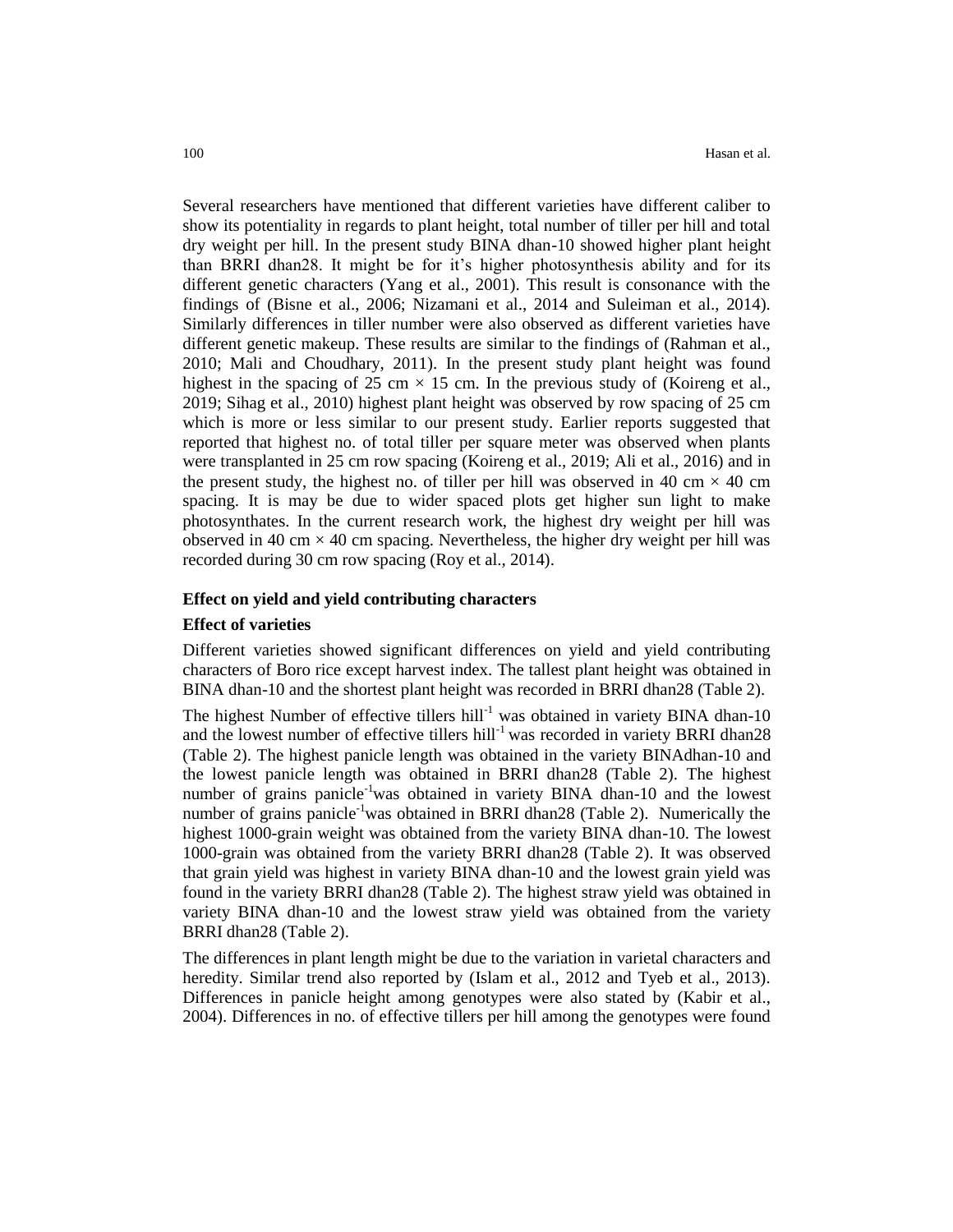by (Tyeb et al., 2013). Grains per panicle also showed variation among the genotypes reported by (Niu et al., 2001). Grain yield and straw yield also showed variation due to varietal differences. Similar result was also reported by (Akando, 2007; Gawali et al., 2015). They reported that grain and straw yield of wheat was affected by genotypes. In our present study harvest index was showed variation between the genotypes. Similar trend was also reported by (Sultana et al., 2012)

# **Effect of planting geometry**

Different planting geometry showed significant differences on yield and yield contributing characters of Boro rice except panicle length, no. of grain per panicle. Similar results were also reported (Salma et al., 2017). It suggested that panicle length, grain per panicle had no significant variation by planting geometry. The tallest plant was obtained from the spacing 40 cm  $\times$  40 cm which was statistically identical to plant height gained from spacing  $25 \text{ cm} \times 25 \text{ cm}$  and plant height gained from spacing 30 cm  $\times$  30 cm. The shortest plant height was observed in spacing 25  $\text{cm} \times 15 \text{ cm}$  which was statistically identical with plant height observed from spacing 35 cm  $\times$  35 cm (Table 2). The highest plant height was attained with the spacing of 25 cm X 20 cm (Islam et al., 2014). However, other reports (Salma et al., 2017) suggested that the spacing of 25 cm  $\times$  15 cm plant height was maximum which is more or less similar to the present study. The highest number of effective tillers  $\text{hill}^{-1}$ was obtained from 40 cm  $\times$  40 cm row spacing and the lowest one from the spacing of 25 cm  $\times$  15 cm (Table 2). The highest number of total tillers per hill, highest number of effective tiller per hill was found by spacing  $25 \text{ cm} \times 15 \text{ cm}$  (Salma et al., 2017; Islam et al., 2014), which was inverse to the current findings. Numerically the highest 1000-grain weight was recorded from 25 cm  $\times$  15 cm spacing which was identical of spacing 25 cm  $\times$  25 cm, 30 cm  $\times$  30 cm. The lowest 1000 grains weight was recorded from 40 cm  $\times$  40 cm spacing which was statistically identical with 1000-grain weight observed from spacing 35 cm  $\times$  35 cm (Table 2). Thousand seed weight was maximum when 25 cm  $\times$  20 cm spacing was followed (Islam et al., 2014); which is consonance with the current study. The highest grain yield was obtained from the spacing 25 cm  $\times$  15 cm and the lowest one was obtained from the spacing 40 cm  $\times$  40 cm (Table 2). This report is similar to (koireng et al., 2019; Salma et al., 2017; Islam et al., 2014). The highest yield might be due to highest plant height and highest thousand grain weight in spacing 25 cm  $\times$  15 cm. The highest straw yield was obtained from the spacing 25 cm  $\times$  15 cm and the lowest one was obtained from the spacing 40 cm  $\times$  40 cm (Table 2). The highest harvest index was obtained from the spacing 25 cm  $\times$  15 cm which was identical with others spacing and the lowest harvest index was at 40 cm  $\times$  40 cm spacing which was identical of spacing 30 cm  $\times$  30 cm, 35 cm  $\times$  35 cm (Table 2). Similar findings for straw yield and harvest index were reported earlier (Salma et al., 2017; Islam et al., 2014).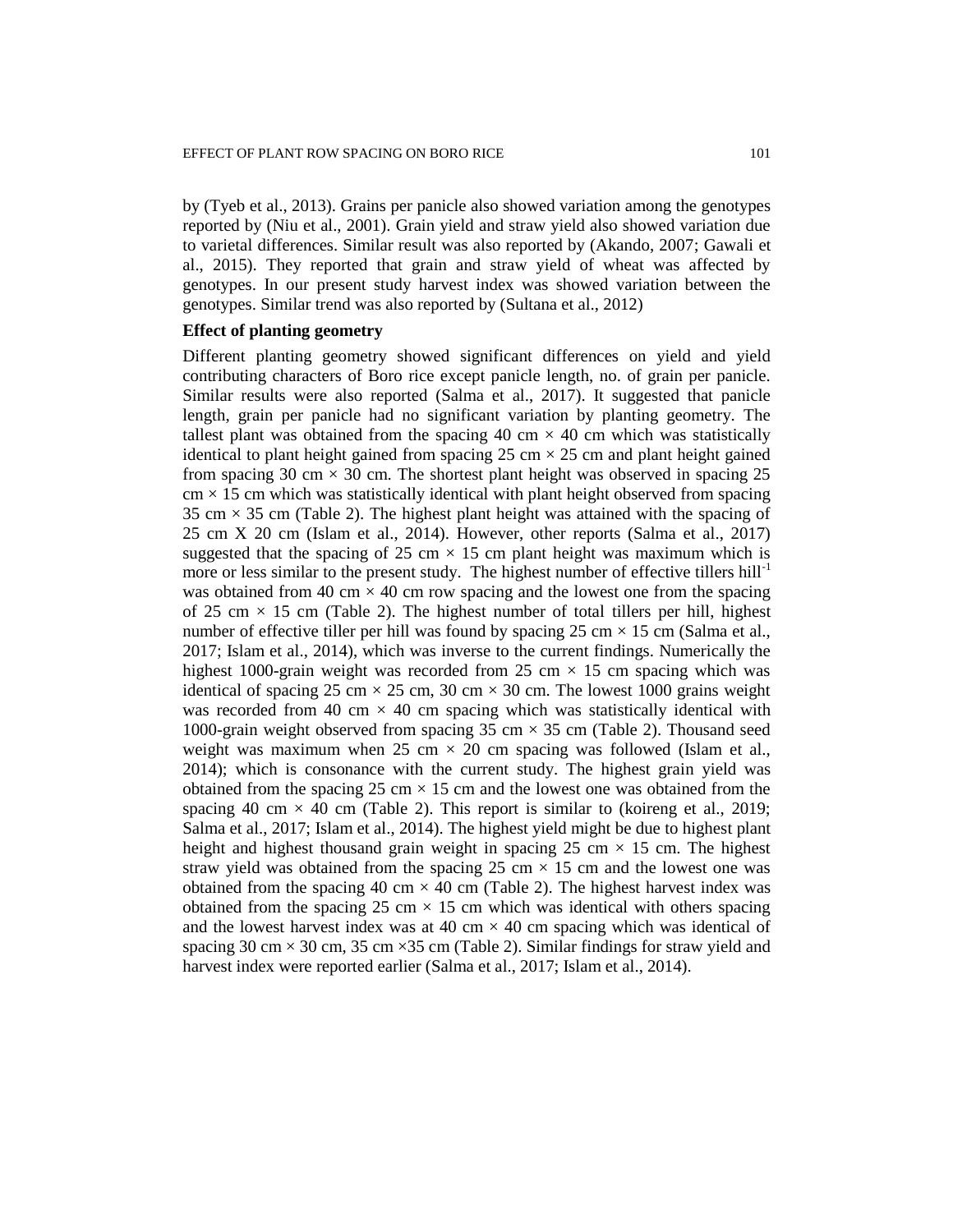| Variety/planting<br>geometry/Interacti<br>ons | Plant<br>height<br>(cm) | No. of<br>total<br>tillers<br>$hill-1$ | No. of<br>effective<br>tillers<br>$hill-1$ | No. of<br>non-<br>effective<br>tillers<br>$hill-1$ | Panicle<br>length<br>(cm) | No. of<br>grain<br>panicle <sup>-1</sup> | No. of<br>sterile<br>grains<br>panicle <sup>-1</sup> | 1000 grain<br>$wt.$ (gm) | Grain<br>vield<br>$(t \, ha^{-1})$ | <b>Straw</b><br>yield<br>$(t \, ha^{-1})$ | <b>Biological</b><br>vield<br>$(t \, ha^{-1})$ | Harvest<br>index $(\% )$ |
|-----------------------------------------------|-------------------------|----------------------------------------|--------------------------------------------|----------------------------------------------------|---------------------------|------------------------------------------|------------------------------------------------------|--------------------------|------------------------------------|-------------------------------------------|------------------------------------------------|--------------------------|
| $\mathbf{V}_1$                                | 83.93 b                 | 10.07 <sub>b</sub>                     | 7.55 <sub>b</sub>                          | 2.51a                                              |                           | 21.86 b 102.10 b 11.88 a                 |                                                      | 21.44 b                  | 5.70                               | 7.77                                      | 13.48 b                                        | 42.32                    |
| $V_2$                                         | 89.75 a                 | 11.42 a                                | 9.08a                                      | 2.33 <sub>b</sub>                                  |                           | 22.60 a 105.10 a 11.47 b                 |                                                      | 26.10a                   | 7.75                               | 10.46                                     | 18.22 a                                        | 42.53                    |
| $\overline{s}$                                | 0.906                   | 0.104                                  | 0.069                                      | 0.053                                              | 0.222                     | 0.821                                    | 0.141                                                | 0.274                    | 0.116                              | 0.120                                     | 0.086                                          | 0.140                    |
| Level of sig.                                 | $\ast\ast$              | $***$                                  | $***$                                      | $\ast$                                             | $\ast$                    | $**$                                     | $\ast$                                               | $***$                    | $\ast\ast$                         | $\ast\ast$                                | $***$                                          | <b>NS</b>                |
| CV(%)                                         | 4.67                    | 4.33                                   | 3.72                                       | 9.82                                               | 4.46                      | 3.54                                     | 5.39                                                 | 5.15                     | 3.48                               | 3.30                                      | 2.43                                           | 1.47                     |
| $S_1$                                         | 82.67 c                 | 8.87 d                                 | 6.03e                                      | 2.83 a                                             | 22.08                     | 105.71                                   | 11.29                                                | 25.19 a                  | 7.56 a                             | 10.07a                                    | 17.63 a                                        | 42.86 a                  |
| $S_2$                                         | 88.38 ab                | 12.00 <sub>b</sub>                     | 9.82 <sub>b</sub>                          | 2.18c                                              | 22.25                     | 104.27                                   | 11.46                                                | 24.26 ab                 | 7.00 <sub>b</sub>                  | 9.88 b                                    | 16.88 b                                        | 42.69 a                  |
| $S_3$                                         | 87.58 ab                | 10.05c                                 | 7.57c                                      | 2.47 <sub>b</sub>                                  | 22.23                     | 104.00                                   | 11.76                                                | 23.92 ab                 | 6.51c                              | 9.80c                                     | 16.31 c                                        | 42.40 ab                 |
| $S_4$                                         | 85.29 bc                | 9.63c                                  | 6.93d                                      | $2.69$ ab                                          | 22.24                     | 102.95                                   | 11.88                                                | 23.23 bc                 | $6.22$ cd                          | 9.16d                                     | 15.38 d                                        | 42.22 ab                 |
| $\mathbf{S}_5$                                | 90.29 a                 | 13.16a                                 | 11.25a                                     | 1.91 <sub>d</sub>                                  | 22.36                     | 101.18                                   | 11.99                                                | 22.25c                   | 5.47 e                             | 7.58 e                                    | 13.05 e                                        | 41.96 b                  |
| $\overline{s}$                                | 1.43                    | 0.164                                  | 0.110                                      | 0.084                                              | 0.351                     | 1.30                                     | 0.223                                                | 0.433                    | 0.101                              | 0.117                                     | 0.136                                          | 0.221                    |
| Level of sig.                                 | $***$                   | $***$                                  | $***$                                      | $***$                                              | <b>NS</b>                 | <b>NS</b>                                | <b>NS</b>                                            | **                       | $***$                              | $\ast\ast$                                | $\ast\ast$                                     | $\ast$                   |
| CV(%)                                         | 4.67                    | 4.33                                   | 3.72                                       | 9.82                                               | 4.46                      | 3.54                                     | 5.39                                                 | 5.15                     | 3.48                               | 3.30                                      | 2.43                                           | 1.47                     |
| $V_1XS_1$                                     | 78.25                   | 8.67 f                                 | $5.75$ g                                   | 2.92                                               | 21.75                     | 104.57                                   | 11.33                                                | 22.50                    | 6.37e                              | 8.56 d                                    | 14.94 e                                        | 42.67                    |
| $V_1xS_2$                                     | 85.92                   | 10.25d                                 | 7.97 d                                     | 2.28                                               | 21.91                     | 103.31                                   | 11.49                                                | 22.13                    | 6.03 ef                            | 8.15 de                                   | 14.19 f                                        | 42.55                    |
| $V_1XS_3$                                     | 85.25                   | 10.17 d                                | 7.58 d                                     | 2.59                                               | 21.89                     | 102.82                                   | 12.04                                                | 21.89                    | $5.82$ fg                          | 7.93 ef                                   | $13.76$ fg                                     | 42.33                    |
| $V_1XS_4$                                     | 82.17                   | 9.67 de                                | 6.86e                                      | 2.81                                               | 21.80                     | 101.02                                   | 12.26                                                | 20.67                    | $5.56$ g                           | 7.64 f                                    | 13.21 g                                        | 42.15                    |
| $V_1xS_5$                                     | 88.08                   | 11.58c                                 | 9.63c                                      | 1.95                                               | 21.94                     | 98.80                                    | 12.29                                                | 20.00                    | 4.72 h                             | 6.55 g                                    | 11.28h                                         | 41.89                    |

Table 2. Effect of variety, planting geometry and their interaction on yield and yield contributing characters of Boro rice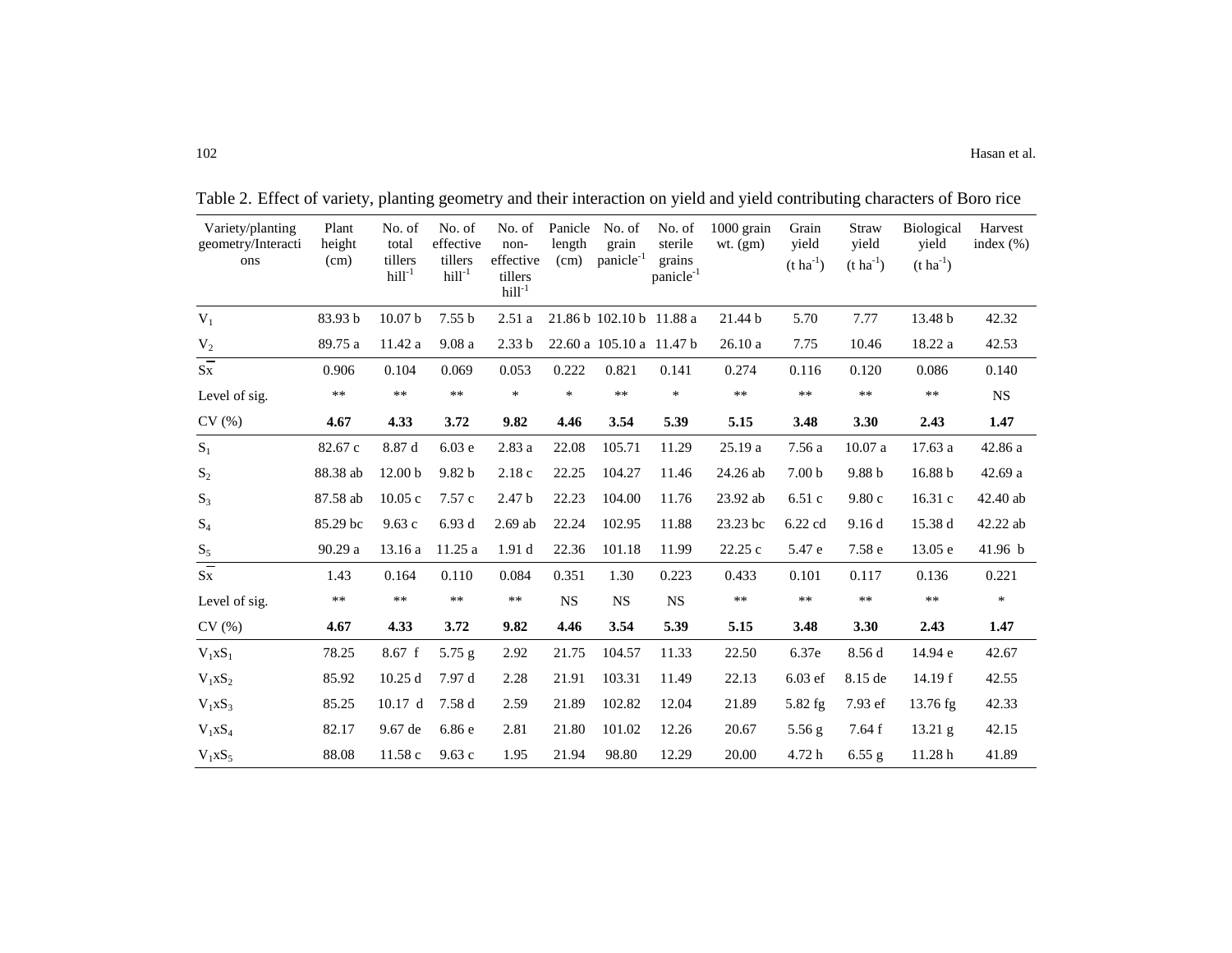EFFECT OF PLANT ROW SPACING ON BORO RICE 103

| Variety/planting<br>geometry/Interacti<br>ons | Plant<br>height<br>(cm) | No. of<br>total<br>tillers<br>$hill-1$ | No. of<br>effective<br>tillers<br>$hill-1$ | No. of<br>non-<br>effective<br>tillers<br>$hill-1$ | Panicle<br>length<br>(cm) | No. of<br>grain<br>panicle <sup>-1</sup> | No. of<br>sterile<br>grains<br>panicle <sup>-1</sup> | $1000$ grain<br>$wt.$ (gm) | Grain<br>vield<br>$(t \, ha^{-1})$ | Straw<br>yield<br>$(t \text{ ha}^{-1})$ | <b>Biological</b><br>vield<br>$(t \, ha^{-1})$ | Harvest<br>index $(\% )$ |
|-----------------------------------------------|-------------------------|----------------------------------------|--------------------------------------------|----------------------------------------------------|---------------------------|------------------------------------------|------------------------------------------------------|----------------------------|------------------------------------|-----------------------------------------|------------------------------------------------|--------------------------|
| $V_2XS_1$                                     | 87.08                   | $9.08$ ef                              | 6.32 f                                     | 2.75                                               | 22.40                     | 106.85                                   | 11.24                                                | 27.88                      | 8.75 a                             | 11.56a                                  | 20.31a                                         | 43.05                    |
| $V_2xS_2$                                     | 90.83                   | 13.75 b                                | 11.67 b                                    | 2.08                                               | 22.58                     | 105.23                                   | 11.43                                                | 26.40                      | 8.38 b                             | $11.19$ ab                              | 19.58 <sub>b</sub>                             | 42.82                    |
| $V_2XS_3$                                     | 89.92                   | 9.92d                                  | 7.56 d                                     | 2.36                                               | 22.57                     | 105.18                                   | 11.49                                                | 25.95                      | 8.00c                              | 10.84 <sub>b</sub>                      | $18.85\;c$                                     | 42.47                    |
| $V_2XS_4$                                     | 88.42                   | $9.60$ de                              | 7.00 <sub>e</sub>                          | 2.58                                               | 22.68                     | 104.88                                   | 11.50                                                | 25.79                      | 7.42 d                             | 10.14c                                  | 17.56 d                                        | 42.28                    |
| $V_2xS_5$                                     | 92.50                   | 14.75a                                 | 12.87 a                                    | 1.88                                               | 22.79                     | 103.56                                   | 11.68                                                | 24.50                      | 6.22e                              | 8.58 d                                  | 14.81 e                                        | 42.02                    |
| $\overline{s}$ x                              | 2.02                    | 0.232                                  | 0.155                                      | 0.119                                              | 0.496                     | 1.84                                     | 0.315                                                | 0.612                      | 0.117                              | 0.150                                   | 0.192                                          | 0.313                    |
| Level of sig.                                 | <b>NS</b>               | $**$                                   | $**$                                       | <b>NS</b>                                          | <b>NS</b>                 | <b>NS</b>                                | <b>NS</b>                                            | <b>NS</b>                  | $***$                              | $\ast\ast$                              | $**$                                           | <b>NS</b>                |
| CV(%)                                         | 4.67                    | 4.33                                   | 3.72                                       | 9.82                                               | 4.46                      | 3.54                                     | 5.39                                                 | 5.15                       | 3.48                               | 3.30                                    | 2.43                                           | 1.47                     |

In a column, figures with same letter (s) or without letter do not differ significantly, whereas, figures with dissimilar letter differ significantly, \*\* P<0.01, \* P<0.05, NS = Not significant,  $V_1 = BRRI$  dhan28,  $V_2 = BINA$  dhan-10 , $S_1 = 25cm$  x 15cm,  $S_2 = 25cm$  x 25cm,  $S_3 = 30cm$  x 30cm,  $S_4 =$ 35cm x 35cm,  $S_5 = 40$ cm x 40cm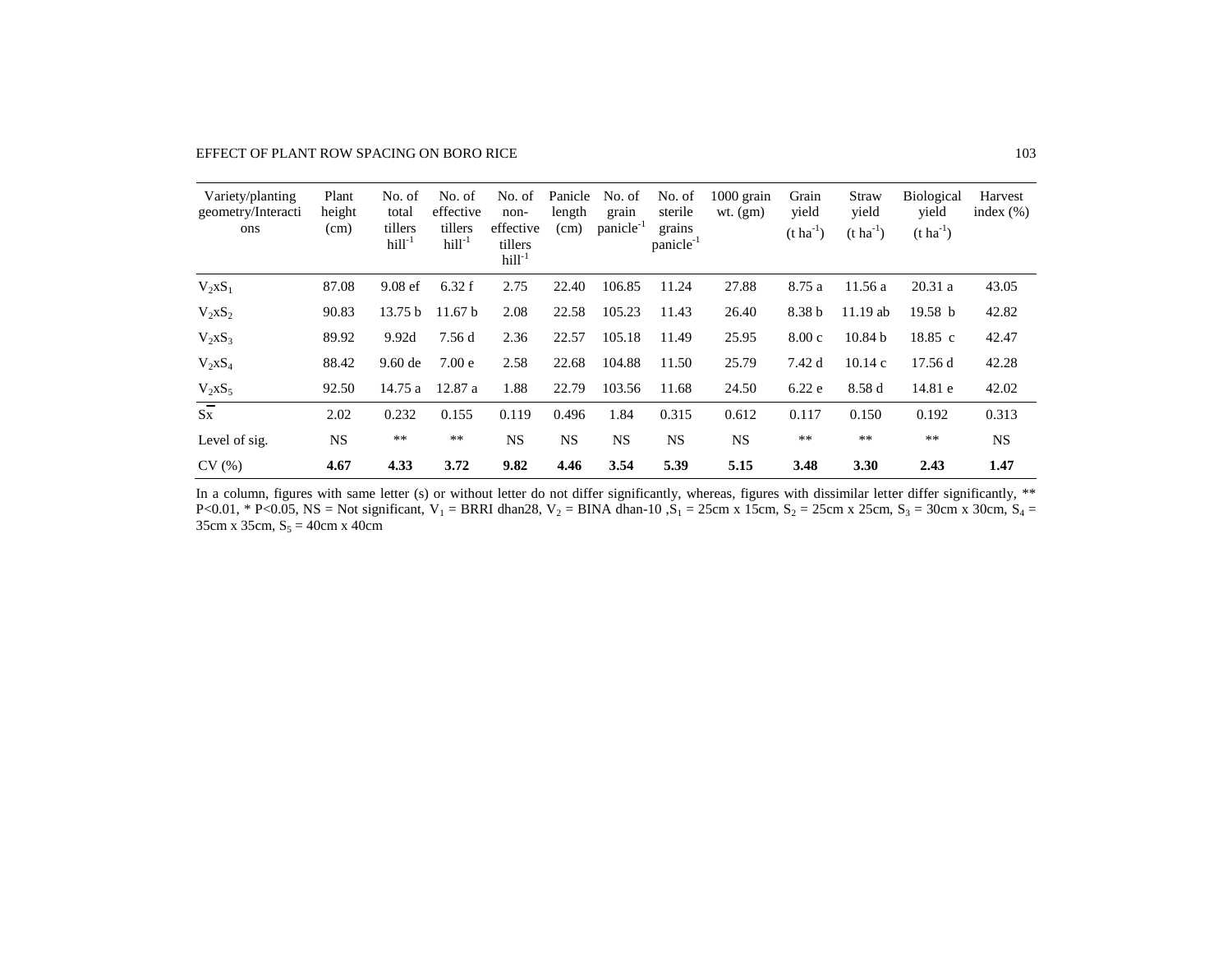#### **Interaction effect of variety and planting geometry**

Different interaction between planting geometry and variety showed significant differences on yield and yield contributing characters of Boro rice except plant height, panicle length, no. of grain per panicle, thousand seed weight and harvest index. These results are at per with the previous study (Salma et al., 2017). It revealed that the plant height and harvest index due to interaction of variety and spacing showed non- significant variation. The highest number of effective tillers hill<sup>-1</sup>was obtained in BINA dhan-10 with the interaction of spacing 40 cm  $\times$  40 cm, whereas the lowest number of effective tillers hill<sup>-1</sup> was obtained in BRRI dhan28 with the interaction of spacing 25 cm  $\times$  15 cm (Table 2). The highest grain yield was recorded in variety BINA dhan-10 with the spacing 25 cm  $\times$  15 cm on the other hand the lowest grain yield was obtained in BRRI dhan28 with the interaction of spacing  $40 \text{ cm} \times 40 \text{ cm}$  (Table 2). The highest grain yield was found when BR 25 rice variety was cultivated with the spacing of 25 cm  $\times$  15 cm (Salma et al., 2017), which is consonance with the present findings. The highest straw yield was obtained in BINA dhan-10 with the spacing 25 cm  $\times$  15 cm which was statistically identical with spacing of 25 cm  $\times$  25 cm in variety BINA dhan-10 and the lowest straw yield was recorded in BRRI dhan28 with the interacting spacing of 40 cm  $\times$  40 cm (Table 2). This result of straw yield and is at per with (Salma et al., 2017; Islam et al., 2014). They reported that highest straw yield and biological yield was obtained when variety BR 25 was cultivated with the spacing of 25 cm  $\times$  15 cm.

#### **CONCLUSION**

Different genotypes and different planting geometry can influence the growth and yield performance of Boro rice. Based on the present study it can be concluded that BINA dhan-10 may be grown under  $25 \text{ cm} \times 15 \text{ cm}$  in order to get maximum grain yield for Boro rice cultivation.

#### **ACKNOWLEDGMENT**

The study was financially supported by National Science and Technology fellowship under Ministry of Science and Technology, Government of Bangladesh. Authors are grateful to teachers and staffs of Bangladesh Agricultural University for technical and logistic support.

#### **REFERENCES**

- AIS. (2020). Agricultural Information Services, Department of Agricultural Extension, Bangladesh. Production and area of field crops. Pp.13.
- Akando, M.A. (2007). Effect of variety and spacing on the growth, yield and yield contributing characters of aromatic rice. M.S. Thesis. Dept. of Agronomy, Bangladesh Agricultural University, Mymensingh.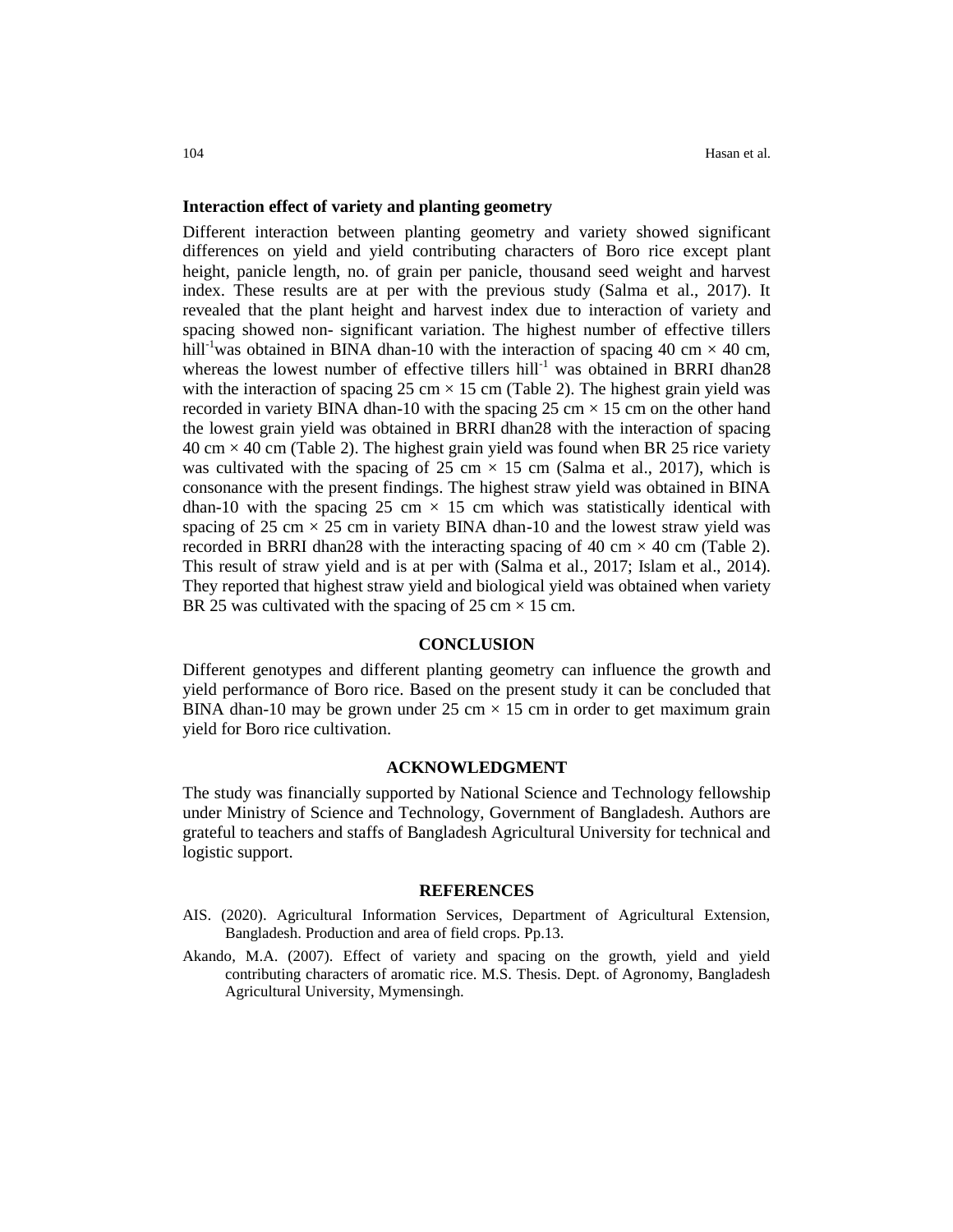- Ali, S., Ibin-i Zamir, M.S., Farid, M., Farooq, M.A., Rizwan, M. and Ahmad, R. (2016). Growth and yield response of wheat (*Triticum aestivum* L.) to tillage and row spacing in maize-wheat cropping system insemi-arid region. *Eurasian Journal of Soil Science*, 5(1): 53-61.
- BBS. (2020). Bangladesh Bureau of Statistics. Yearbook of Agricultural Statistics-2019. Pp.7-34.
- Bisne, R., Motiramani, N.K. and Sarawgi, A.K. (2006). Identification of high yielding hybrids in rice. *Bangladesh Journal of Agricultural Research*, 31(1): 171-174.
- BINA. (2021). Bangladesh Institute of Nuclear Agriculture. Fertilizer recommendation for rice varieties. Retrieved September 10, 2021.
- BRRI. (2021). Bangladesh Rice Research Institute. Fertilizer recommendation for rice varieties. Retrieved September 10, 2021.
- Darwinkel, A., Hag, B.A. and Kuizenga, J. (1977). Effect of sowing date and seed rate on crop development and grain production of winter wheat. *Netherlands Journal of Agriculture Science*, 24: 83-94.
- Das, T.K. and Yaduraju, N.T. (2011). Effects of missing- row sowing supplemented with row spacing and nitrogen on weed competition and growth and yield of wheat. *Crop and Pasture Science*, 62: 48-57.
- Eissa, A.M., Shehab, T.M. and Dawood, A.M. (1995). Row spacing and seeding rate effects on yield and yield components of spring wheat in Al - Qassim Region, Saudi Arabia. *[Assiut Journal of Agricultural Sciences,](https://ajas.journals.ekb.eg/)* 26: 25- 36.
- Gawali, A., Puri, I.S. and Swamy, S.L. (2015). Evaluation growth and yield of wheat varieties under ceiba pentandra based agri-silviculture system. *Universal Journal of Agricultural Research,* 3(6): 173-181.
- Gomez, K.A. and Gomez, A.A. (1984). Statistical procedure for agricultural research. John Wiley and Sons, New York.
- Hussian, I., Khan, M.A. and Ahmad, K. (2003). Effect of row spacing on the grain yield and yield component of wheat (*Triticum aestivum* L.). *Pakistan Journal of Agronomy,* 2(3): 153-59.
- Islam, S.S., Aktar, M.M., Amin, M.H.A., Kayess, M.O. and Alam, M.R. (2014). Performance of spacing and level of nitrogen on the yield and yield contributing characters of aromatic rice cv kalizira. *Bangladesh Research Publications Journal,* 9(3): 168-174.
- Kabir, M.E., Kabir, M.R., Jahan, M.S. and Das, G.G. (2004). Yield performance of three aromatic fine rice in a coastal medium high land. *Asian Journal of Plant Science*, 3(5): 561-563.
- Koireng, R.J., Devi, N.M., Devi, K.P., Gogoi, M. and Anal, P.S.R. (2019). Effect of variety and spacing on the productivity of direct seeded Rice (*Oryza sativa* L) under Manipur condition. *Indian Journal of Pure and Applied Biosciences,* 7(5): 335-341.
- Kumar, A.S.P. and Ali, N. (2013). Response of Wheat (*Triticum aestivum* L. emend. Fori & Paol.) Varieties to Sowing Dates. *Journal of Research,* 25(1): 56-59.
- Mali, H. and Choudhary, J. (2011). Performance of bread wheat (*Triticum aestivum* L.) varieties under different row spacing. *Journal of Wheat*, 4(2): 55-57.